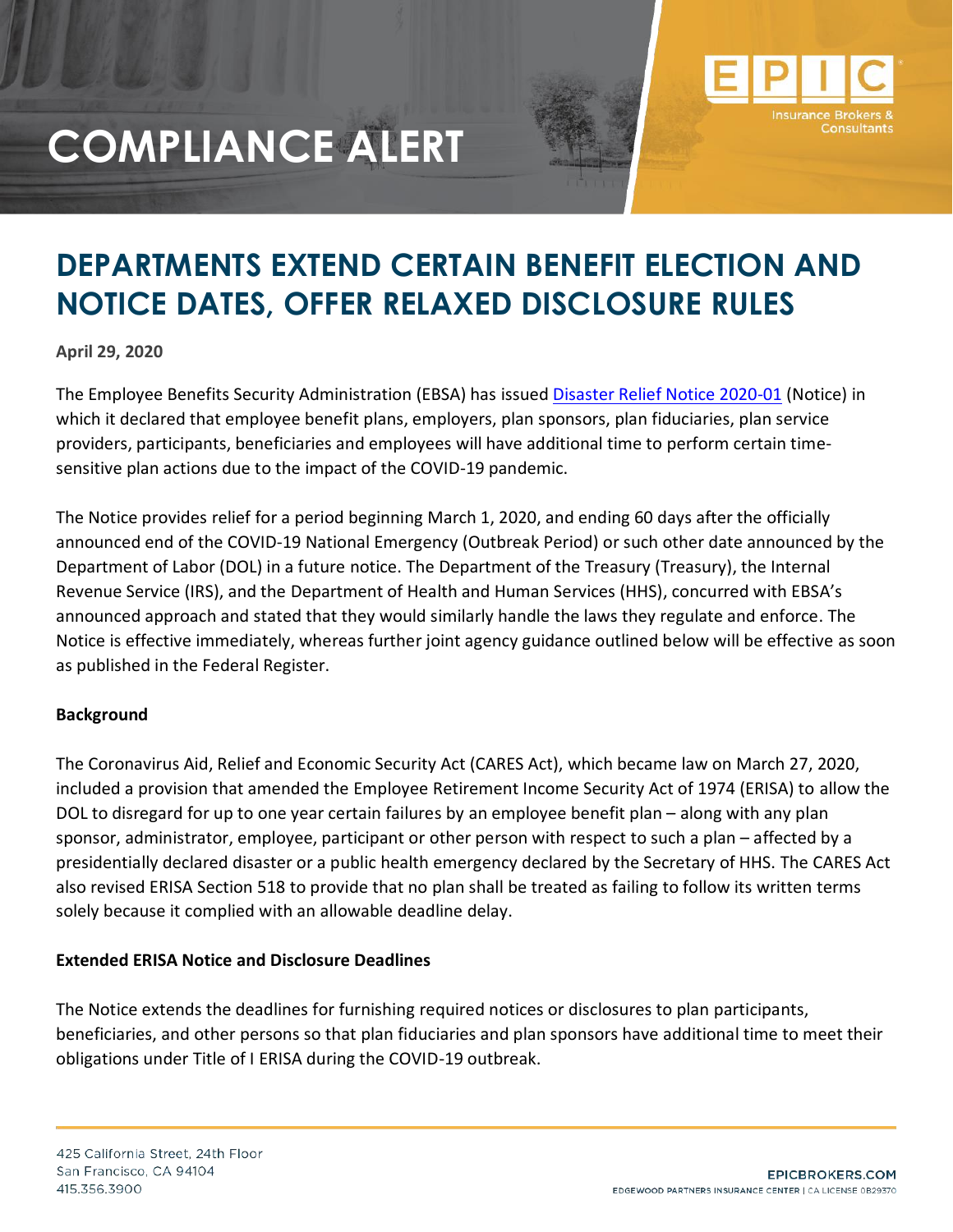Plans that are required to provide any of the following documents during the Outbreak Period will not violate ERISA and not be subject to penalties for timing failures related to the following disclosures:

- ERISA plan document
- Summary Plan Description (SPD)
- Summary of Benefits and Coverage (SBC)
- Summary of Material Modifications (SMM)
- Summary of Material Reductions (SMR)
- Summary Annual Reports (SAR)
- COBRA general election notices, notices of unavailability and notices of early termination
- Notice of medical child support order or National Medical Support Notice procedures
- Marketplace notice
- CHIP Notice
- Notice of HIPAA special enrollment rights
- ACA grandfathered status notification
- Newborns' and Mothers' Health Protection Act description
- Michelle's Law notice
- Women's Health and Cancer Rights Act notification

The DOL cautions that the deadline relief will apply only where a plan and responsible fiduciary act in good faith and furnish the notice, disclosure, or document as soon as administratively practicable under the circumstances. Good faith acts include using electronic alternative means of communicating with plan participants and beneficiaries who the plan fiduciary reasonably believes have effective access to electronic means of communication, including email, text messages, and continuous access websites. This appears to be a broad, temporary, relaxation of the DOL's standard electronic disclosure rules during the Outbreak Period.

### **Additional Joint Guidance**

The DOL, Treasury and the IRS (Departments) have released a separate joint notice (Joint Notice) to announce an extension for a number of deadlines so plan participants, beneficiaries, and employers have additional time to make critical health coverage and other decisions affecting benefits during the COVID-19 outbreak.

#### *Health and Welfare Plan Guidance*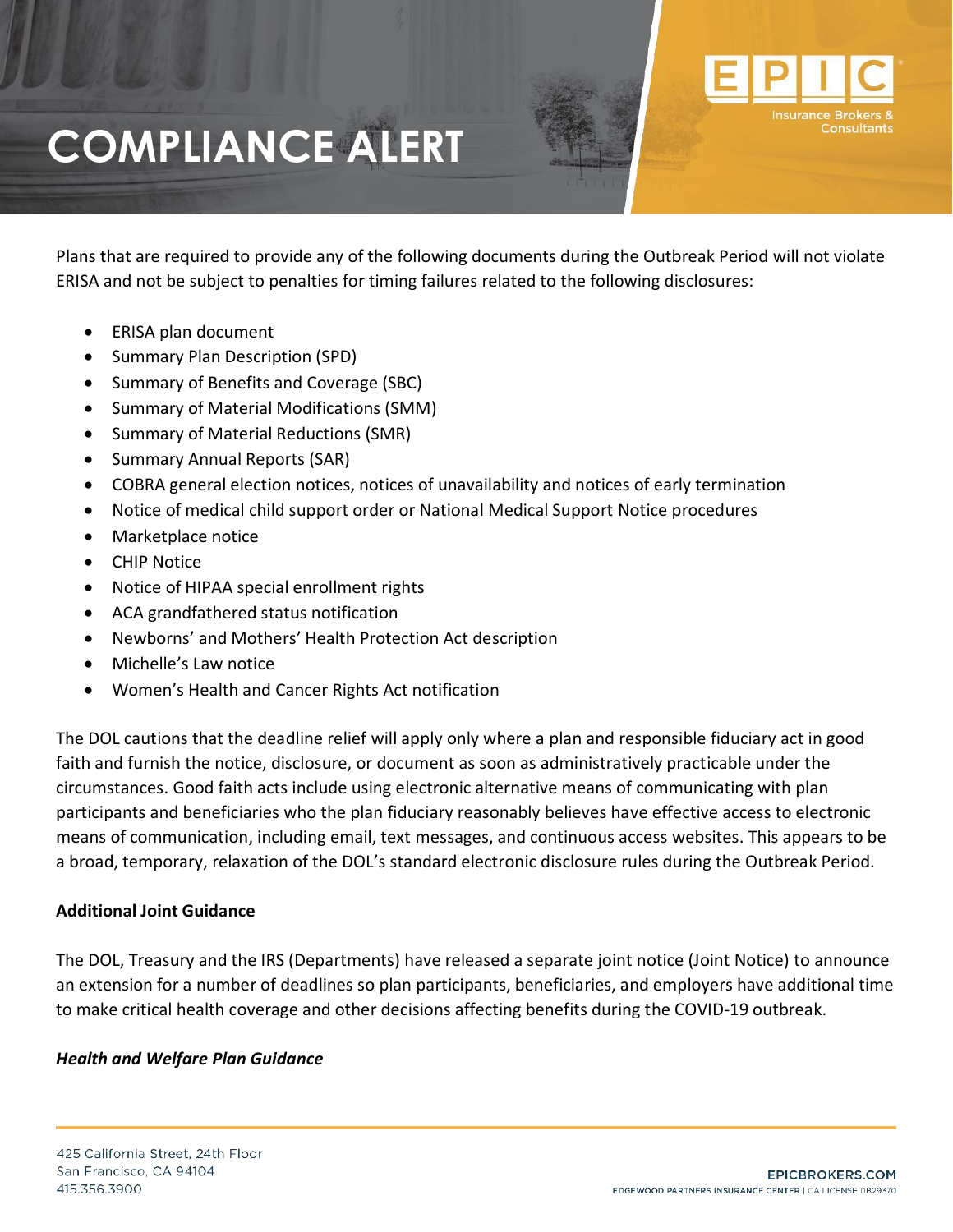For group health plans, subject to ERISA or the Internal Revenue Code, the relief provides additional time to comply with certain deadlines affecting COBRA continuation coverage, special enrollment periods, claims for benefits, appeals of denied claims, and external review of certain claims.

With regard to disability, retirement, and other plans, the Joint Notice provides additional time for participants and beneficiaries to make claims for benefits and appeal denied claims. The Departments stated that they believe the relief is needed so individuals will not miss key deadlines during the COVID-19 outbreak that could result in a loss or lapse of group health coverage or the denial of a valid claim for benefits.

This relief specifically applies to:

- The standard 30-day period (or 60-day period, if applicable) to request special enrollment under HIPAA,
- The required time period for providing COBRA election notices to qualified beneficiaries,
- The typical 60-day election period for COBRA continuation coverage,
- The usual date(s) for making COBRA premium payments,
- The date for individuals to notify the plan of a qualifying event or determination of disability under COBRA,
- The date within which individuals may file a benefit claim under a plan's claims procedures,
- The date within which claimants may file an appeal of an adverse benefit determination under a plan's claims procedures,
- The date within which claimants may file a request for an external review after receiving an adverse benefit determination or final internal adverse benefit determination, and
- The date within which a claimant may file information to perfect a request for external review upon a finding that the request was not complete under DOL claims regulations.

The Joint Notice gives the following specific examples intended to illustrate how relief will apply in particular cases. All of the examples assume a fictitious April 30, 2020 end date to the COVID-19 National Emergency, with the Outbreak Period ending on June 29, 2020 (the 60<sup>th</sup> day after the end of the COVID-19 National Emergency).

*Example 1 – Electing COBRA.* Assume that an employee works for an employer and participates in the employer's group health plan and, due to the COVID-19 National Emergency, experiences a COBRA qualifying event due to a reduction of hours below the group health plan's eligibility requirements and

**Insurance Bre**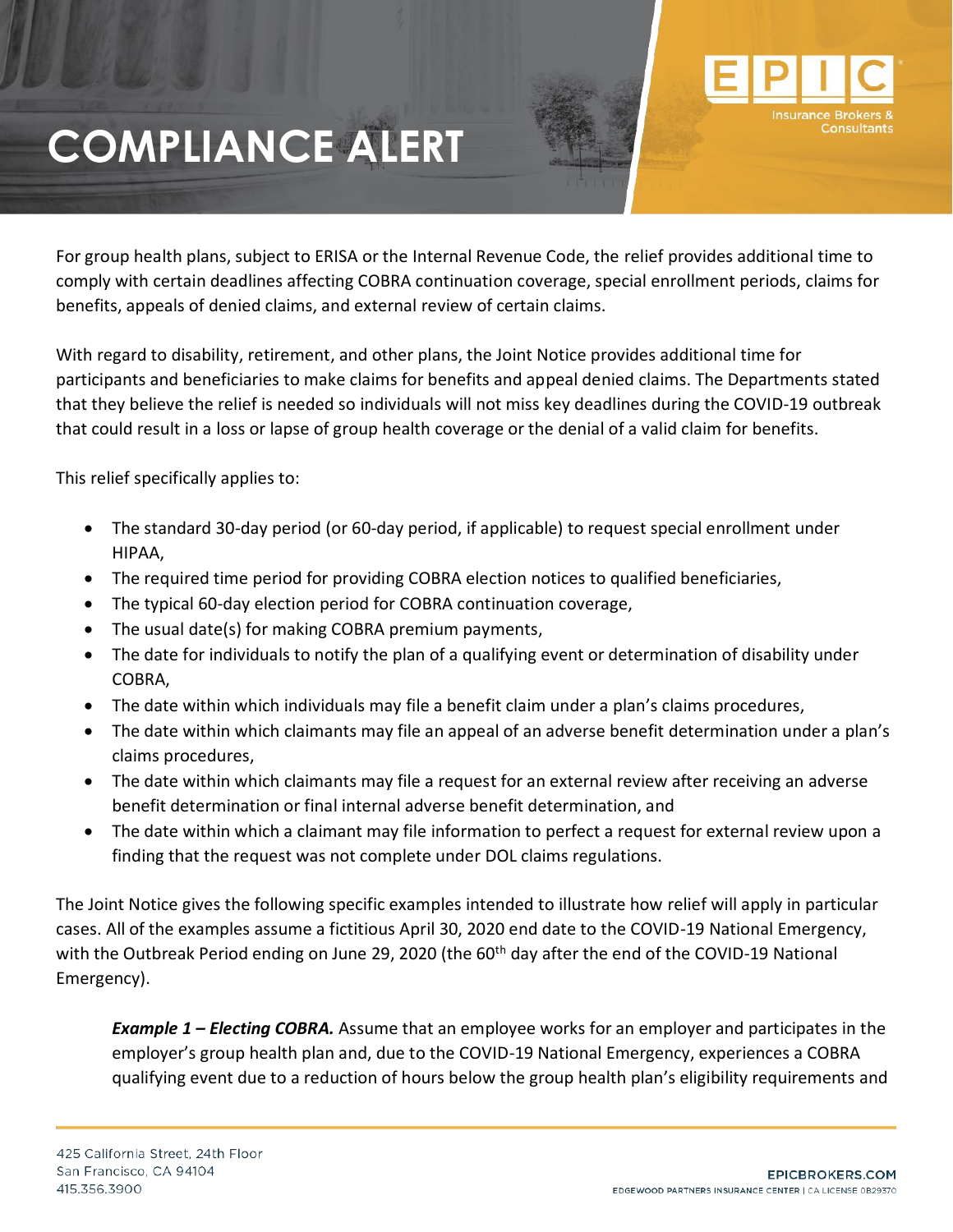has no other coverage. The employer provides the employee a COBRA election notice on April 1, 2020. What is the COBRA election deadline?

*Conclusion.* The employee is eligible to elect COBRA coverage under the employer's plan. The Outbreak Period is disregarded for purposes of determining the COBRA election period, so the last day the employee can elect COBRA continuation coverage is 60 days after June 29, 2020, or August 28, 2020.

*Example 2 – HIPAA Special Enrollment Period.* Assume an employee is eligible for, but previously declined participation in, her employer-sponsored group health plan. On March 31, 2020, she gave birth and would like to enroll herself and the child in her employer's plan; however, open enrollment does not begin until November 15. When may the employee exercise her special enrollment rights?

*Conclusion.* Disregard the Outbreak for purposes of determining the employee's HIPAA special enrollment period. Thus, she and her child qualify for special enrollment into her employer's plan as early as the date of the child's birth. The employee may exercise her special enrollment rights for herself and her child into her employer's plan until 30 days after June 29, 2020, which is July 29, 2020, provided that she pays the premiums for any period of coverage.

*Example 3 – COBRA Premium Payments.* Assume that on March 1, 2020, a qualified beneficiary had COBRA continuation coverage under a group health plan, and more than 45 days had passed since he had elected COBRA. Monthly COBRA premium payments are due by the first of the month, and the plan does not permit qualified beneficiaries longer than the statutory 30-day grace period for making premium payments. The qualified beneficiary made a timely February payment, but did not make the March payment or any subsequent payments during the Outbreak Period. As of July 1, the employee has made no premium payments for March, April, May, or June. Does the qualified beneficiary lose COBRA coverage, and if so for which month(s)?

*Conclusion.* Disregard the Outbreak Period for purposes of determining whether monthly COBRA premium installment payments are timely. Premium payments made by 30 days after June 29, 2020, which is July 29, 2020, for March, April, May, and June 2020, are timely, and the qualified beneficiary can maintain COBRA continuation coverage for these months if he timely makes payment.

Under COBRA, premium payments are timely if made within 30 days from the date they are first due. In calculating the 30-day period, however, an administrator must disregard the Outbreak Period. So payments for March, April, May, and June are all deemed to be timely if they are made within 30 days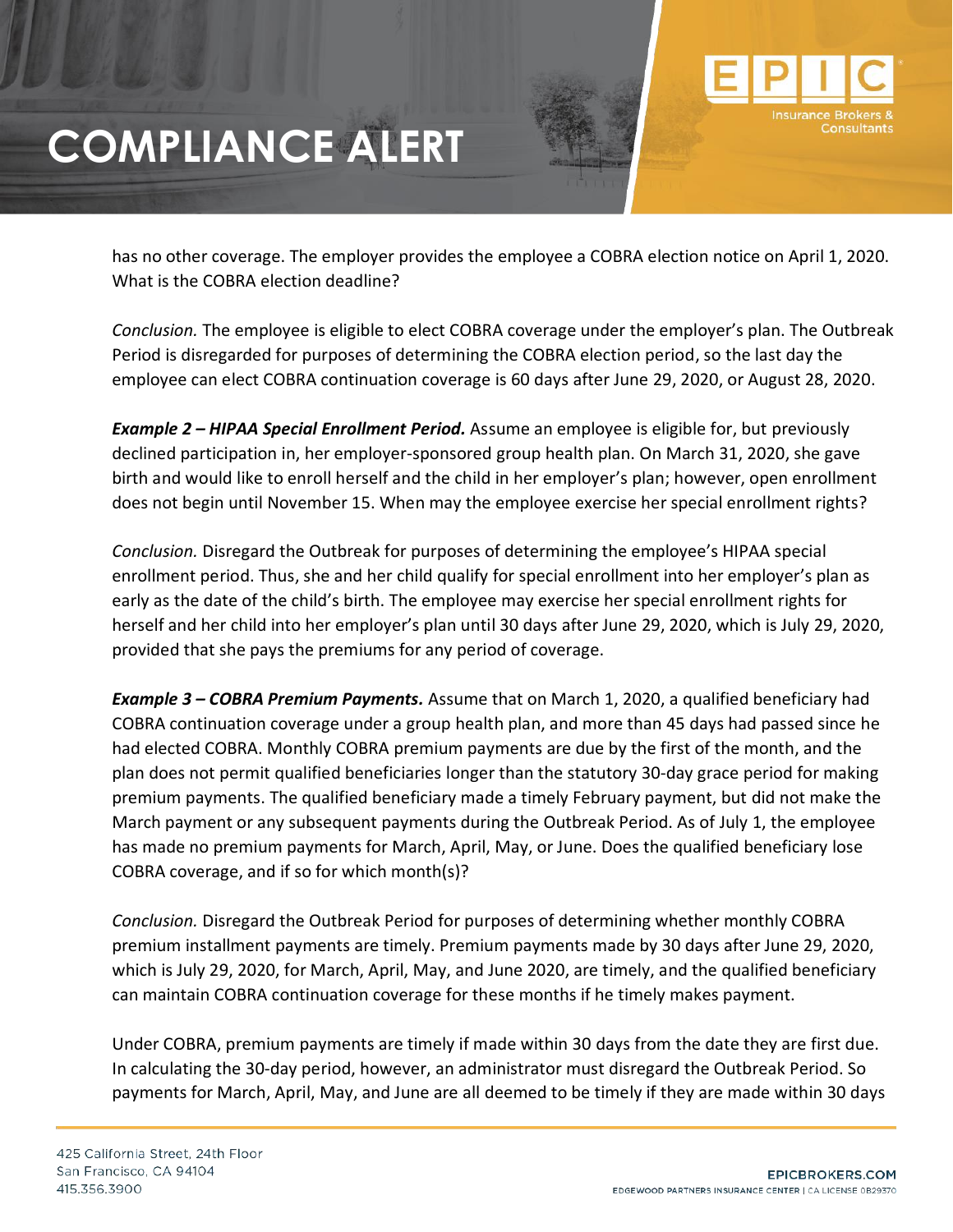

*Example 4 – COBRA Premium Payments.* Assume the same facts as Example 3, above. By July 29, 2020, the qualified beneficiary made a payment equal to two months' premiums. For how long does he have COBRA continuation coverage?

*Conclusion.* The qualified beneficiary is entitled to COBRA continuation coverage for March and April of 2020, the two months for which timely premium payments were made, and he is not entitled to COBRA continuation coverage for any month after April 2020. Benefits and services provided by the group health plan (e.g., doctors' visits or filled prescriptions) that occurred on or before April 30, 2020, would be covered under the terms of the plan. The plan would not be obligated to cover benefits or services that occurred after April 2020.

*Example 5 – Claims for Medical Treatment under a Group Health Plan.* Assume a participant in a group health plan received medical treatment for a condition covered under the plan on March 1, 2020, but a claim relating to the medical treatment was not submitted until April 1, 2021. The plan requires claims to be submitted within 365 days of a participant's receipt of medical treatment. Is the participant's claim timely?

*Conclusion.* Yes, because the plan must disregard the Outbreak Period when determining the 365-day period applicable to the participant's claim. Therefore, the participant's last day to submit a claim is 365 days after June 29, 2020, which is June 29, 2021, so her claim was timely.

*Example 6 – Internal Appeal under Disability Plan.* Assume a participant received notification of an adverse benefit determination from his disability plan on January 28, 2020. The notification advised him that he had 180 days within which to file an appeal. What is the participant's appeal deadline?

*Conclusion.* Disregard the Outbreak Period when determining the 180-day period within which the participant must file an appeal. So, his last day to submit an appeal is 148 days (180 days, less the 32

**Insurance Bro**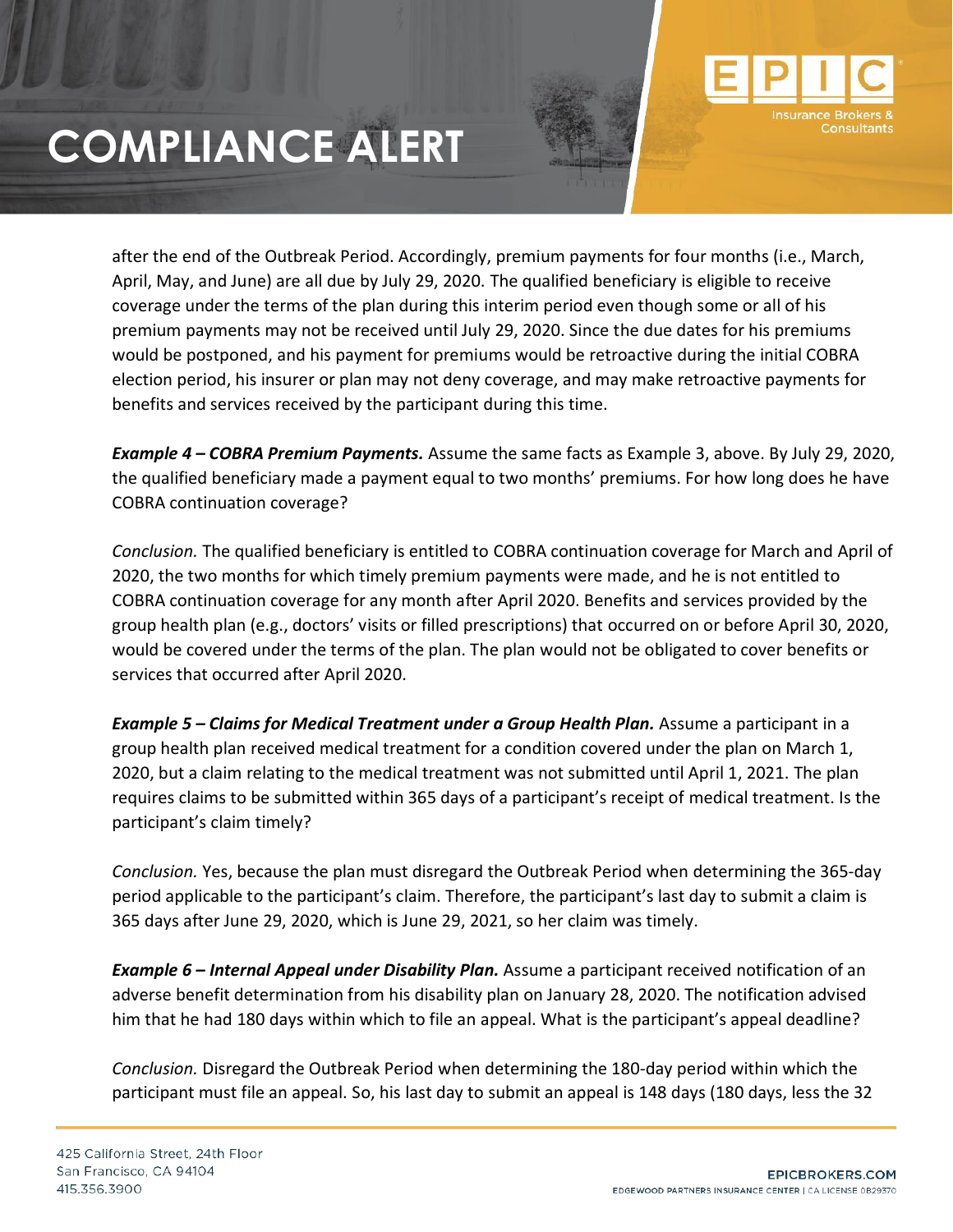from January 29 through February 29 before the Outbreak Period started) after June 29, 2020, which is November 24, 2020.

*Example 7 -- Internal Appeal under Employee Pension Benefit Plan.* Assume a participant received a notice of adverse benefit determination from her 401(k) plan on April 15, 2020. The notification advised her that she had 60 days within which to file an appeal. What is her appeal deadline?

*Conclusion.* Disregard the Outbreak Period when determining the 60-day period within the participant must file an appeal. Thus, the last day on which she may submit an appeal is 60 days after June 29, 2020, which is August 28, 2020.

### *Retirement Plan Guidance*

The Notice provides that a qualified retirement plan, like a 401(k) plan, that fails to follow verification procedures for plan loans or distributions that are imposed by the plan's terms will not violate relevant plan rules and will not be subject to DOL enforcement if:

- The failure is solely due to the COVID-19 outbreak;
- the plan administrator makes a good-faith diligent effort under the circumstances to comply with those requirements; and
- the plan administrator makes a reasonable attempt to correct any procedural deficiencies, such as assembling any missing documentation, as soon as administratively practicable.

This relief for loan and distribution verification procedures imposed by a plan's terms applies only to applicable ERISA requirements that the DOL interprets and regulates. It specifically does **not** include spousal consent or other statutory or regulatory requirements interpreted and enforced by the Treasury or the IRS. Employers should visit [IRS.gov](https://www.irs.gov/coronavirus-tax-relief-and-economic-impact-payments) or call 1-877-829-5500 for questions about Treasury and IRS coronavirus relief or other guidance.

The Notice further confirms that the DOL will not treat any qualified retirement plan or its administrator or other fiduciary that makes plan distributions or administers plan loans under the relaxed rules implemented by the CARES Act as having violated relevant ERISA provisions, including adequate security and reasonably equivalent basis requirements. Additionally, the DOL states that it will consider a plan to have followed its written terms if it is amended to provide for the CARES Act relief for plan loans and distributions, as long as it